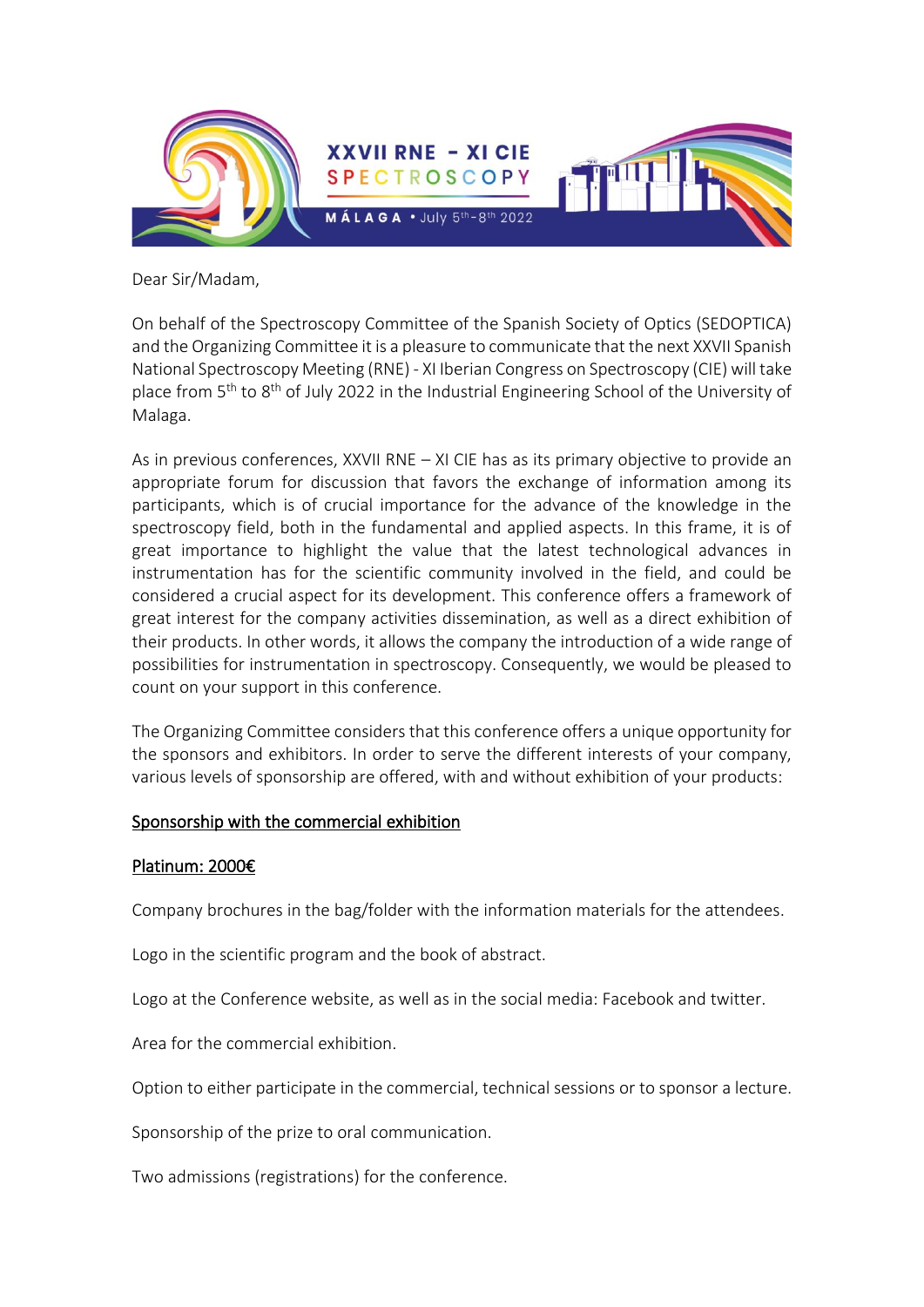### Gold: 1500€

Company brochures in the bag/folder with the information materials for the attendees.

Logo in the scientific program and the book of abstract.

Logo at the Conference website, as well as in the social media: Facebook and twitter.

Area for the commercial exhibition.

Two admissions (registrations) for the conference.

## Sponsorship without commercial exhibition

## Silver: 1000€

Company brochures in the bag/folder with the information materials for the attendees.

Logo in the scientific program and the book of abstract.

Logo at the Conference website, as well as in the social media: Facebook and twitter.

One admission (registration) for the conference.

# Bronze: 500€

Company brochures in the bag/folder with the information materials for the attendees.

Logo in the scientific program and the book of abstract.

Logo at the Conference website, as well as in the social media: Facebook and twitter.

The Organizing Committee is open to consider other sponsorship opportunities and to clear out all questions that may arise.

On behalf of the Organizing Committee, we would like to count with your participation contributing by this mean to enhance the success of the congress.

Yours sincerely,

The Organizing Committee